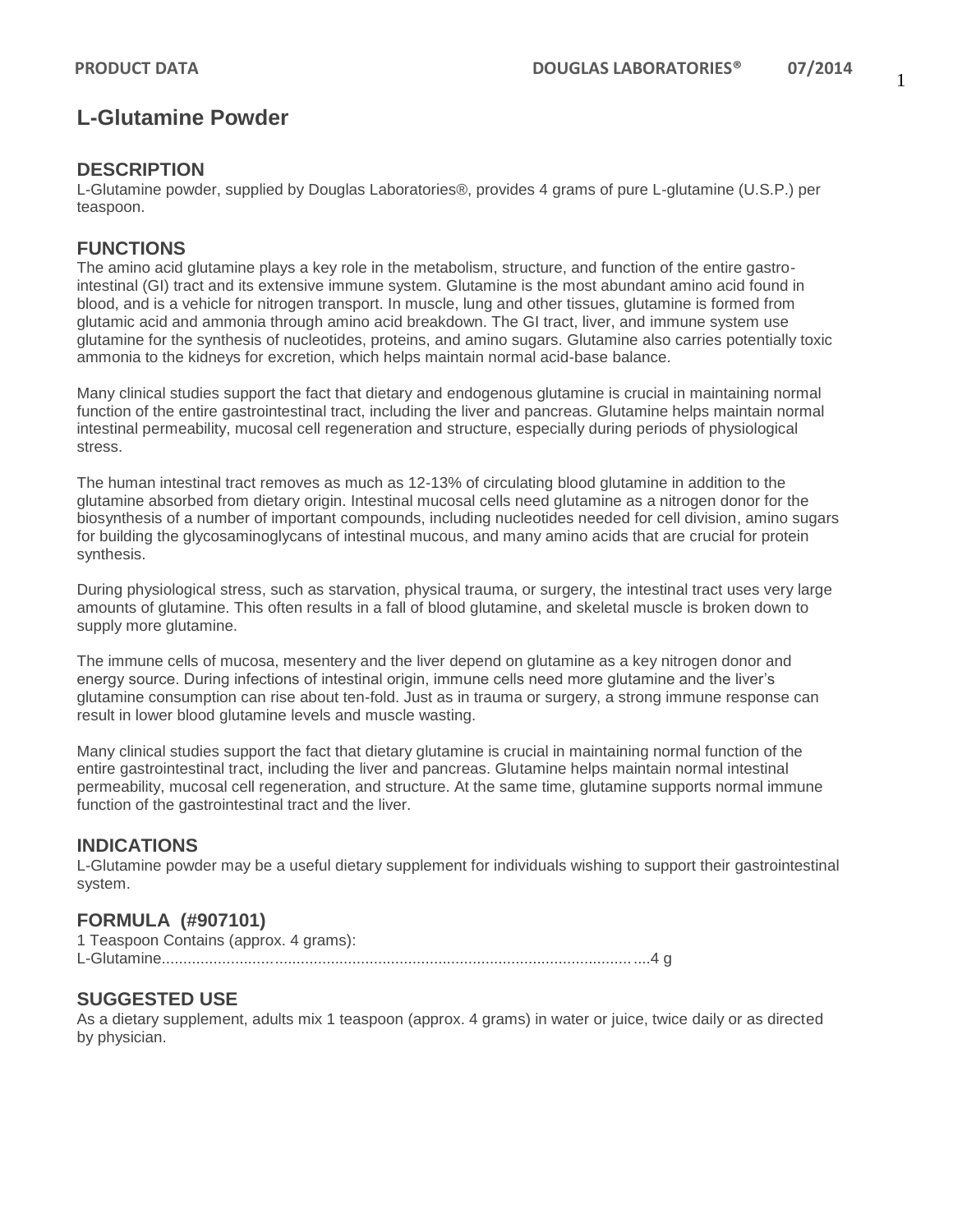# **L-Glutamine Powder**

### **SIDE EFFECTS**

No adverse side effects have been reported.

### **STORAGE**

Store in a cool, dry place, away from direct light. Keep out of reach of children.

### **REFERENCES**

Ahmed A, Maxwell DL, Taylor PM, Rennie MJ. Glutamine transport in human skeletal muscle. Am J Physiol 1993;264:E993-1000.

Alverdy JC. Effects of glutamine-supplemented diets on immunology of the gut. J Parenter Enteral Nutr 1990;14:109S-113S.

Cummings JH, Macfarlane GT, Englyst HN. Prebiotic digestion and fermentation. Am J Clin Nutr 2001 Feb;73(2 Suppl):415S-420S

Darmaun D, Just B, Messing B, et al. Glutamine metabolism in healthy adult men: Response to enteral and intravenous feeding. Am J Clin Nutr 1994;59:1395-1402.

Evans MA, Shronts EP. Intestinal fuels: glutamine, short-chain fatty acids, and dietary fiber. J Am Diet Assoc 1992;92:1239-46, 1249.

Fahr MJ, Kornbluth J, Blossom S, Schaeffer R, Klimberg VS. Harry M.Vars Research Award. Glutamine enhances immunoregulation of tumor growth. J Parenter Enteral Nutr 1994;18:471-476.

Furst P, Albers S, Stehle P. Evidence for a nutritional need for glutamine in catabolic patients. Kidney Int Suppl 1989;27:S287-92.

Herskowitz K, Souba WW. Intestinal glutamine metabolism during critical illness: a surgical perspective. Nutrition 1990;6:199-206.

Hickson RC, Czerwinski SM, Wegrzyn LE. Glutamine prevents downregulation of myosin heavy chain synthesis and muscle atrophy from glucocorticoids. Am J Physiol Endocrinol Metab 1995;268:E730- E734. Keast D, Arstein D, Harper W, Fry RW, Morton AR. Depression of plasma glutamine concentration after exercise stress and its possible influence on the immune system. Med J Aust 1995;162:15-18. Klimberg VS, Souba WW. The importance of intestinal glutamine metabolism in maintaining a healthy gastrointestinal tract and supporting the body's response to injury and illness. Surg Annu 1990;22:61-76. Lacey JM, Wilmore DW. Is glutamine a conditionally essential amino acid? Nutr Rev 1990;48:297-309. Lord LM, Sax HC. The role of the gut in critical illness. AACN Clin Issues Crit Care Nurs 1994;5:450-458. Luo J, Van Yperselle M, Rizkalla SW, Rossi F, Bornet FR, Slama G. Chronic consumption of short-chain fructooligosaccharides does not affect basal hepatic glucose production or insulin resistance in type 2 diabetics. J Nutr 2000 Jun;130(6):1572-7

McAnena OJ, Moore FA, Moore EE, Jones TN, Parsons P. Selective uptake of glutamine in the gastrointestinal tract: confirmation in a human study. Br J Surg 1991;78:480-482.

Moskovitz B, Katz Y, Singer P, Nativ O, Rosenberg B. Glutamine metabolism and utilization: relevance to major problems in health care. Pharmacol Res 1994;30:61-71.

Newsholme EA. Biochemical mechanisms to explain

immunosuppression in well-trained and overtrained athletes. Int J Sports Med 1994;15 Suppl.S142-S147. Nurjhan N, Bucci A, Perriello G, et al. Glutamine: A major

gluconeogenic precursor and vehicle for interorgan carbon transport in man. J Clin Invest 1995;95:272-277. Ogle CK, Ogle JD, Mao JX, et al. Effect of glutamine on phagocytosis and bacterial killing by normal and pediatric burn patient neutrophils. J Parenter Enteral

Nutr 1994;18:128-133.

Phillips MC, Olson LR. The immunologic role of the gastrointestinal tract. Crit Care Nurs Clin North Am 1993;5:107-120.

Prosky L. When is dietary fiber considered a functional food?

Biofactors 2000;12(1-4):289-97

Rennie MJ, Tadros L, Khogali S, Ahmed A, Taylor PM. Glutamine transport and its metabolic effects.